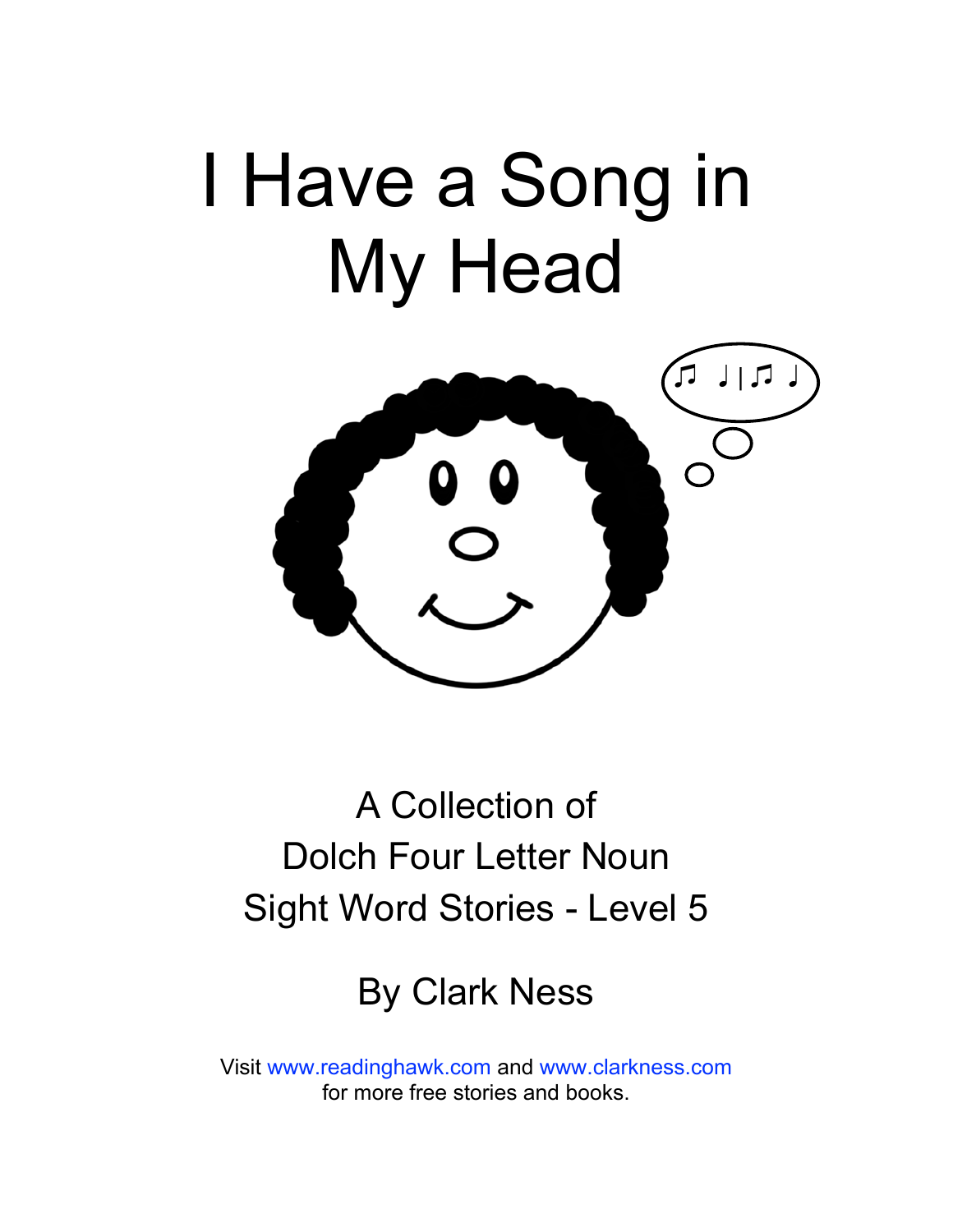

#### I Have a Song in My Head

#### "I have a song in my head," said the girl.

New words in Dolch Four Letter Noun Sight Words Level 5: boys, song, tree, wind, wood

Words in Dolch Four Letter Noun Sight Words Level 5: a, all, am, and, are, at, ate, away, baby, back, ball, be, bed, big, black, blue, boy, boys, box, brown, but, came, can, car, cars, cat, come, cow, day, days, did, do, dog, door, down, eat, egg, eye, eyes, feet, find, fire, fish, for, four, funny, get, girl, go, good, hand, have, he, head, help, here, hill, home, I, in, into, is, it, jump, leg, like, little, look, make, man, me, men, must, my, name, new, no, not, now, on, one, our, out, pig, play, please, pretty, ran, red, ride, run, said, saw, say, see, she, so, song, soon, sun, that, the, there, they, this, three, time, to, too, top, toy, tree, two, under, up, want, was, way, ways, we, well, went, what, where, white, who, will, wind, with, wood, yes, yellow, you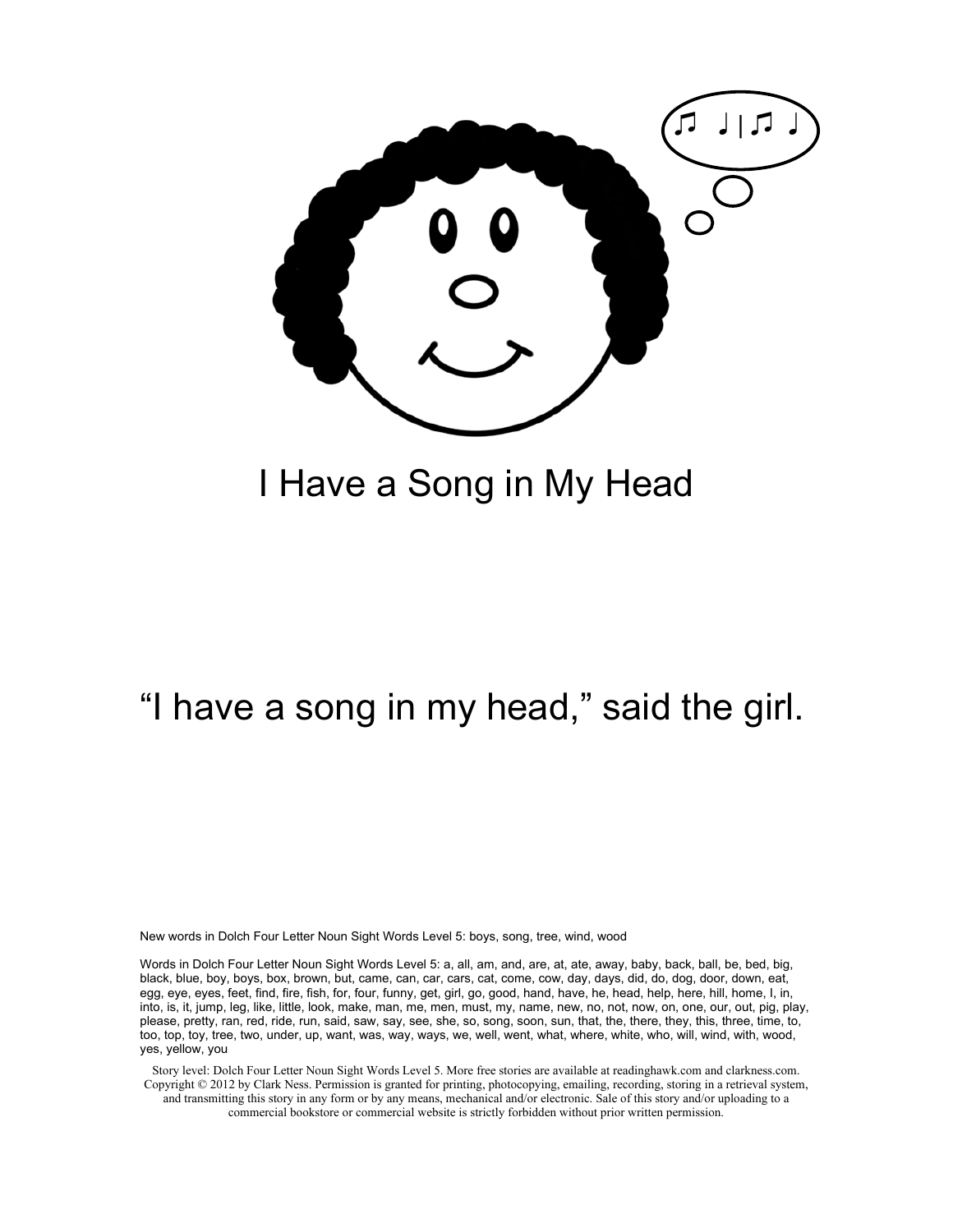

#### I Like This Song That is in My Head

#### "I like this song that is in my head," said the girl.

New words in Dolch Four Letter Noun Sight Words Level 5: boys, song, tree, wind, wood

Words in Dolch Four Letter Noun Sight Words Level 5: a, all, am, and, are, at, ate, away, baby, back, ball, be, bed, big, black, blue, boy, boys, box, brown, but, came, can, car, cars, cat, come, cow, day, days, did, do, dog, door, down, eat, egg, eye, eyes, feet, find, fire, fish, for, four, funny, get, girl, go, good, hand, have, he, head, help, here, hill, home, I, in, into, is, it, jump, leg, like, little, look, make, man, me, men, must, my, name, new, no, not, now, on, one, our, out, pig, play, please, pretty, ran, red, ride, run, said, saw, say, see, she, so, song, soon, sun, that, the, there, they, this, three, time, to, too, top, toy, tree, two, under, up, want, was, way, ways, we, well, went, what, where, white, who, will, wind, with, wood, yes, yellow, you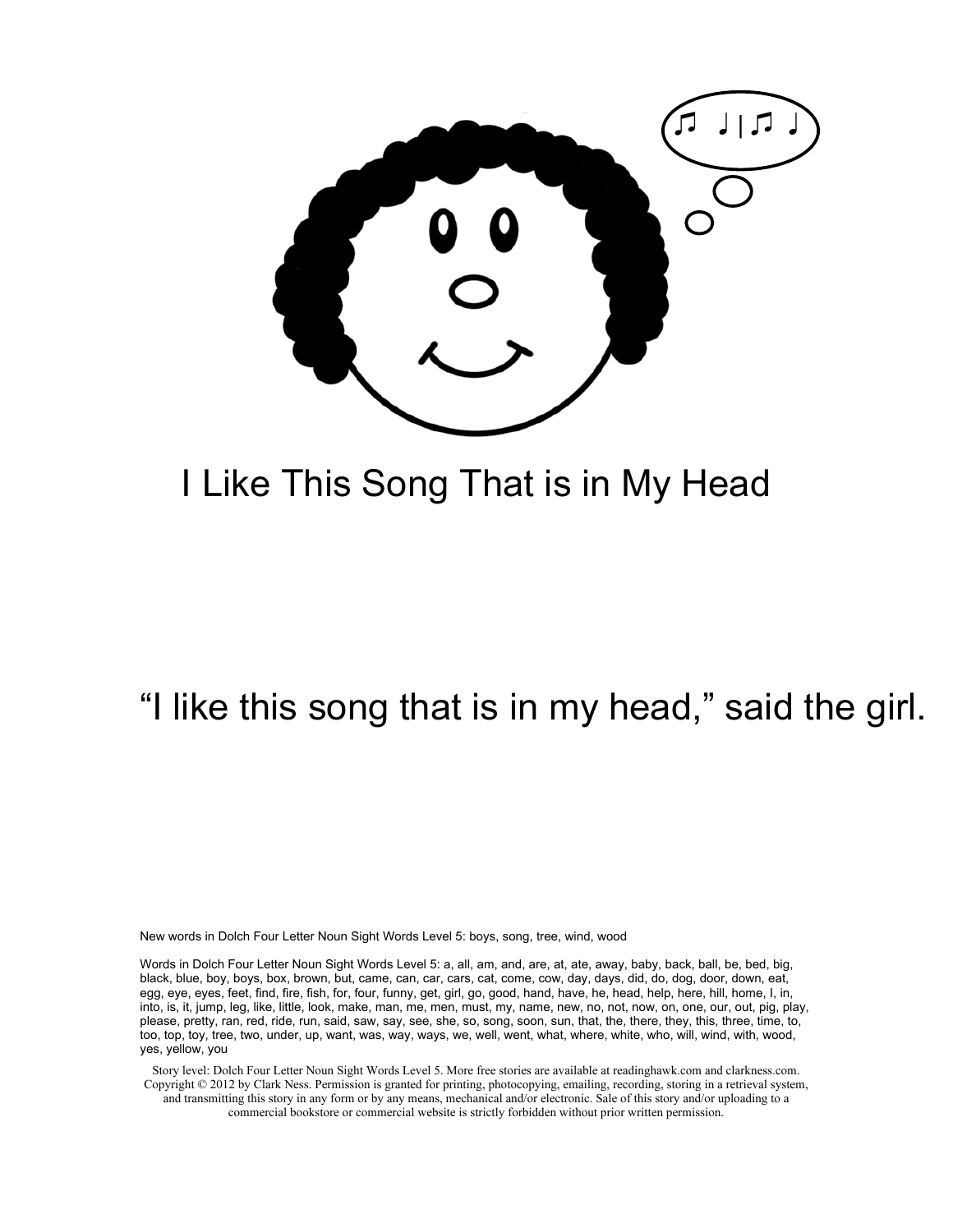

#### The Tree is on a Hill

#### The tree is on a hill.

New words in Dolch Four Letter Noun Sight Words Level 5: boys, song, tree, wind, wood

Words in Dolch Four Letter Noun Sight Words Level 5: a, all, am, and, are, at, ate, away, baby, back, ball, be, bed, big, black, blue, boy, boys, box, brown, but, came, can, car, cars, cat, come, cow, day, days, did, do, dog, door, down, eat, egg, eye, eyes, feet, find, fire, fish, for, four, funny, get, girl, go, good, hand, have, he, head, help, here, hill, home, I, in, into, is, it, jump, leg, like, little, look, make, man, me, men, must, my, name, new, no, not, now, on, one, our, out, pig, play, please, pretty, ran, red, ride, run, said, saw, say, see, she, so, song, soon, sun, that, the, there, they, this, three, time, to, too, top, toy, tree, two, under, up, want, was, way, ways, we, well, went, what, where, white, who, will, wind, with, wood, yes, yellow, you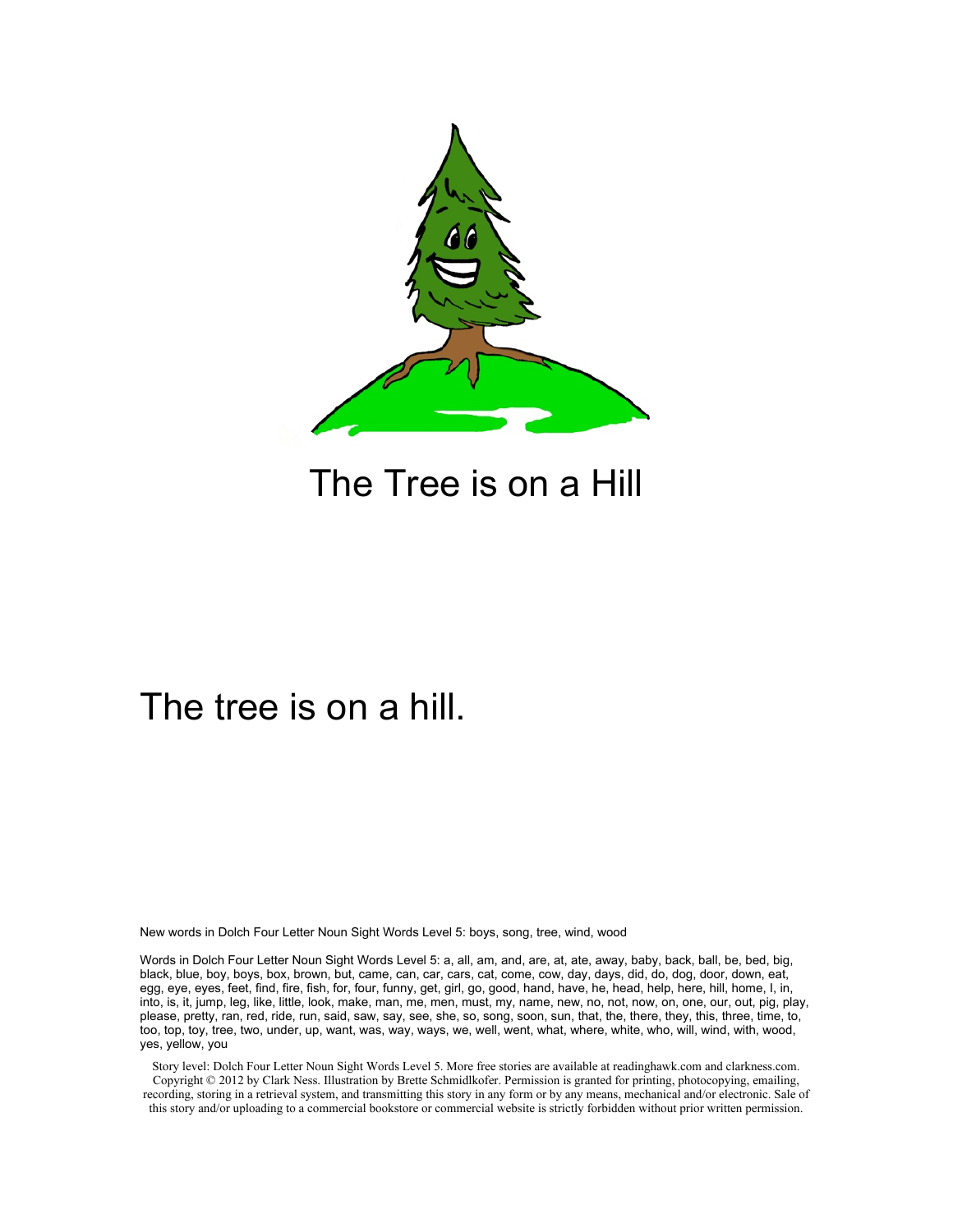

#### The Tree is in the Wind

#### The tree is in the wind.

New words in Dolch Four Letter Noun Sight Words Level 5: boys, song, tree, wind, wood

Words in Dolch Four Letter Noun Sight Words Level 5: a, all, am, and, are, at, ate, away, baby, back, ball, be, bed, big, black, blue, boy, boys, box, brown, but, came, can, car, cars, cat, come, cow, day, days, did, do, dog, door, down, eat, egg, eye, eyes, feet, find, fire, fish, for, four, funny, get, girl, go, good, hand, have, he, head, help, here, hill, home, I, in, into, is, it, jump, leg, like, little, look, make, man, me, men, must, my, name, new, no, not, now, on, one, our, out, pig, play, please, pretty, ran, red, ride, run, said, saw, say, see, she, so, song, soon, sun, that, the, there, they, this, three, time, to, too, top, toy, tree, two, under, up, want, was, way, ways, we, well, went, what, where, white, who, will, wind, with, wood, yes, yellow, you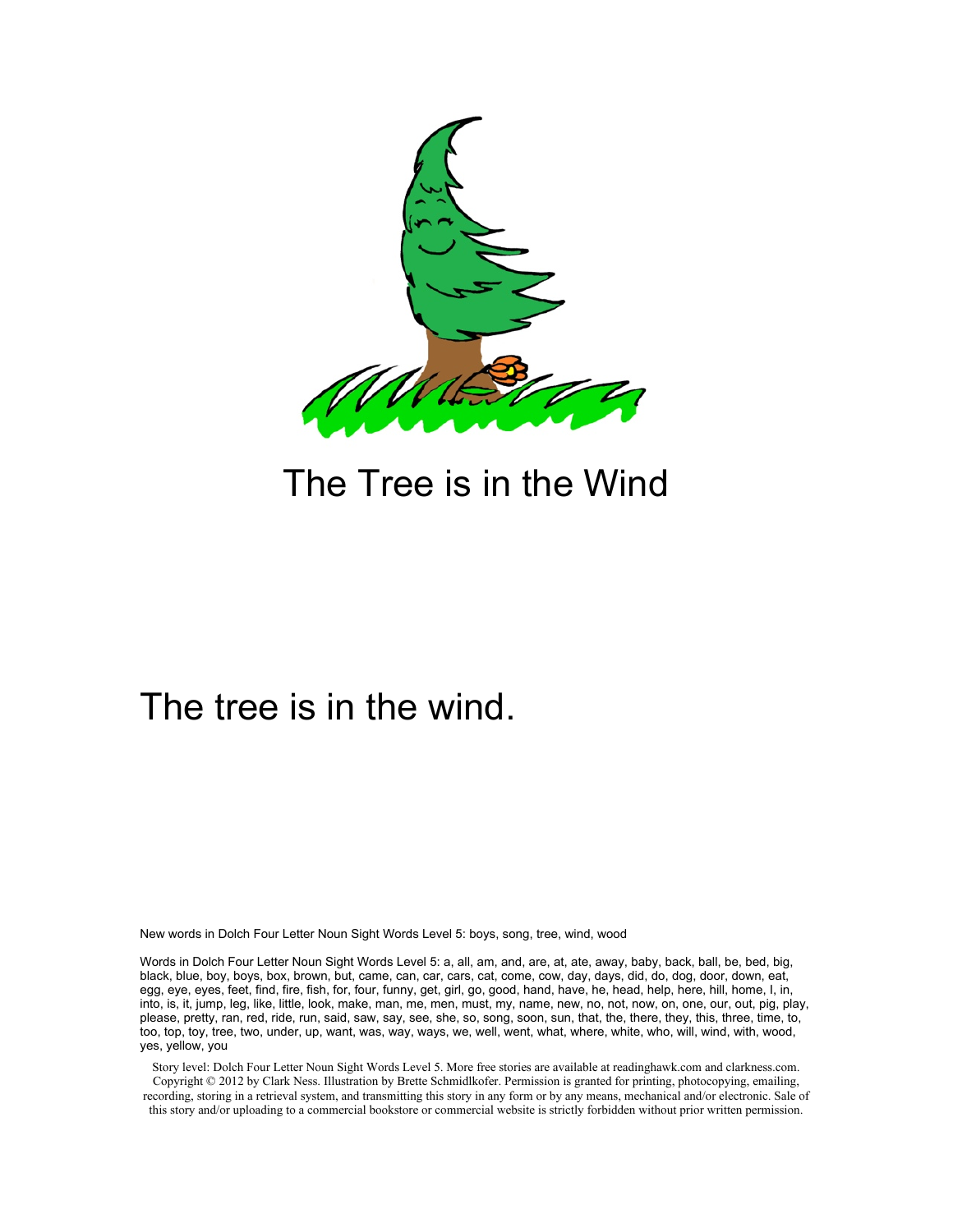

I Like This Wind

#### "I like this wind," said the tree.

New words in Dolch Four Letter Noun Sight Words Level 5: boys, song, tree, wind, wood

Words in Dolch Four Letter Noun Sight Words Level 5: a, all, am, and, are, at, ate, away, baby, back, ball, be, bed, big, black, blue, boy, boys, box, brown, but, came, can, car, cars, cat, come, cow, day, days, did, do, dog, door, down, eat, egg, eye, eyes, feet, find, fire, fish, for, four, funny, get, girl, go, good, hand, have, he, head, help, here, hill, home, I, in, into, is, it, jump, leg, like, little, look, make, man, me, men, must, my, name, new, no, not, now, on, one, our, out, pig, play, please, pretty, ran, red, ride, run, said, saw, say, see, she, so, song, soon, sun, that, the, there, they, this, three, time, to, too, top, toy, tree, two, under, up, want, was, way, ways, we, well, went, what, where, white, who, will, wind, with, wood, yes, yellow, you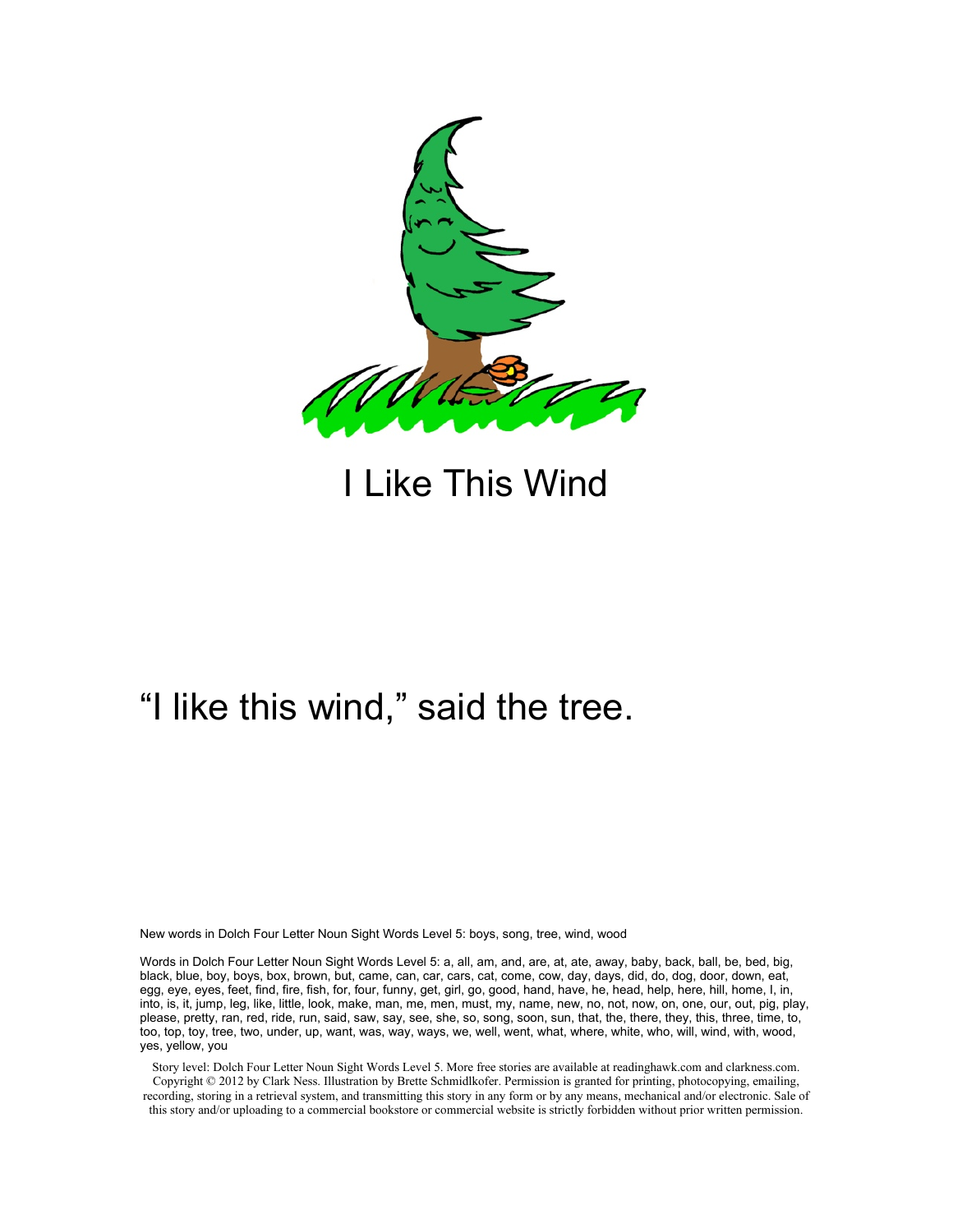

# "We see a square," said the boys.

New words in Dolch Four Letter Noun Sight Words Level 5: boys, song, tree, wind, wood

Words in Dolch Four Letter Noun Sight Words Level 5: a, all, am, and, are, at, ate, away, baby, back, ball, be, bed, big, black, blue, boy, boys, box, brown, but, came, can, car, cars, cat, come, cow, day, days, did, do, dog, door, down, eat, egg, eye, eyes, feet, find, fire, fish, for, four, funny, get, girl, go, good, hand, have, he, head, help, here, hill, home, I, in, into, is, it, jump, leg, like, little, look, make, man, me, men, must, my, name, new, no, not, now, on, one, our, out, pig, play, please, pretty, ran, red, ride, run, said, saw, say, see, she, so, song, soon, sun, that, the, there, they, this, three, time, to, too, top, toy, tree, two, under, up, want, was, way, ways, we, well, went, what, where, white, who, will, wind, with, wood, yes, yellow, you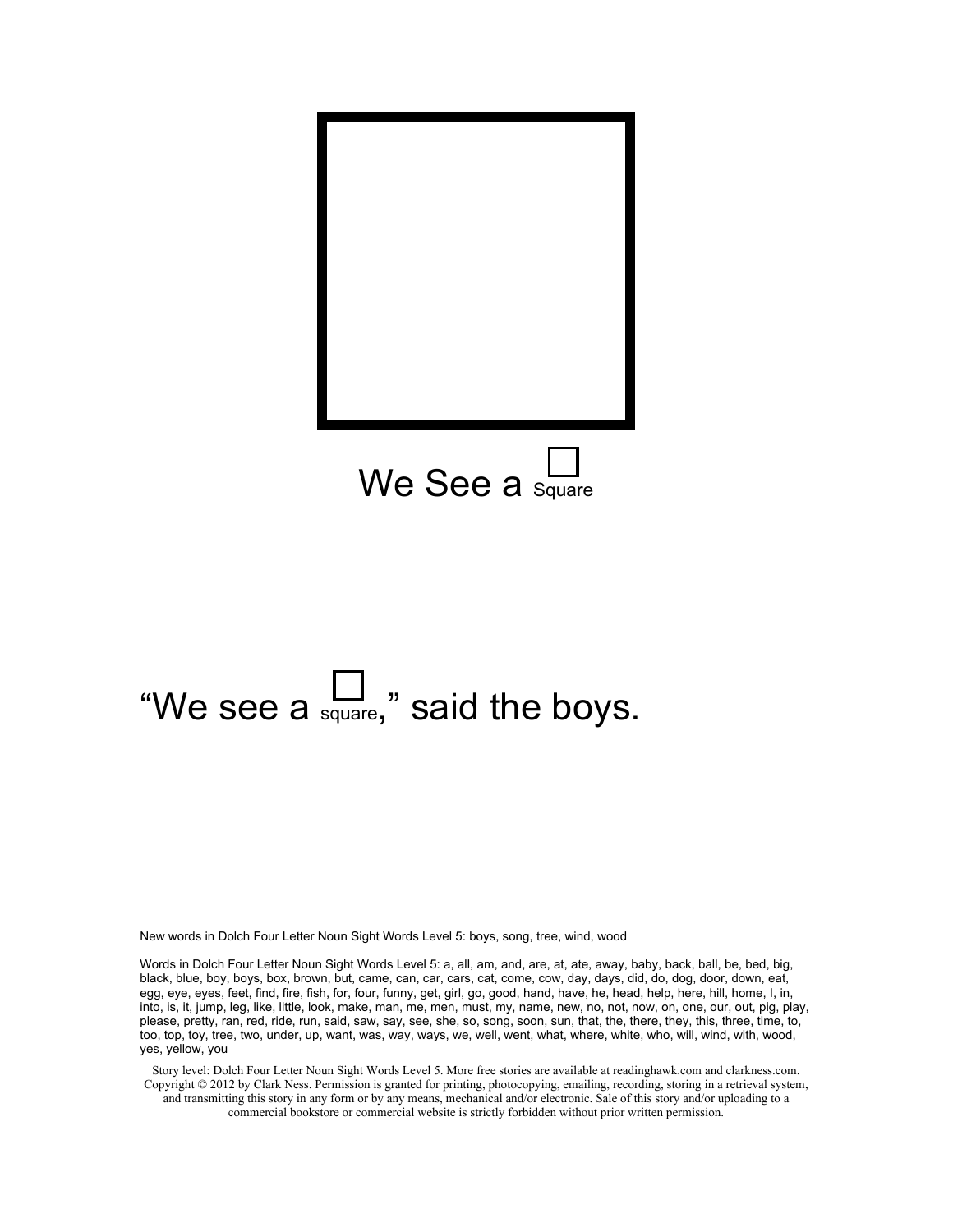

# "We see a  $\mathbf{\hat{x}}$ " said the boys.

New words in Dolch Four Letter Noun Sight Words Level 5: boys, song, tree, wind, wood

Words in Dolch Four Letter Noun Sight Words Level 5: a, all, am, and, are, at, ate, away, baby, back, ball, be, bed, big, black, blue, boy, boys, box, brown, but, came, can, car, cars, cat, come, cow, day, days, did, do, dog, door, down, eat, egg, eye, eyes, feet, find, fire, fish, for, four, funny, get, girl, go, good, hand, have, he, head, help, here, hill, home, I, in, into, is, it, jump, leg, like, little, look, make, man, me, men, must, my, name, new, no, not, now, on, one, our, out, pig, play, please, pretty, ran, red, ride, run, said, saw, say, see, she, so, song, soon, sun, that, the, there, they, this, three, time, to, too, top, toy, tree, two, under, up, want, was, way, ways, we, well, went, what, where, white, who, will, wind, with, wood, yes, yellow, you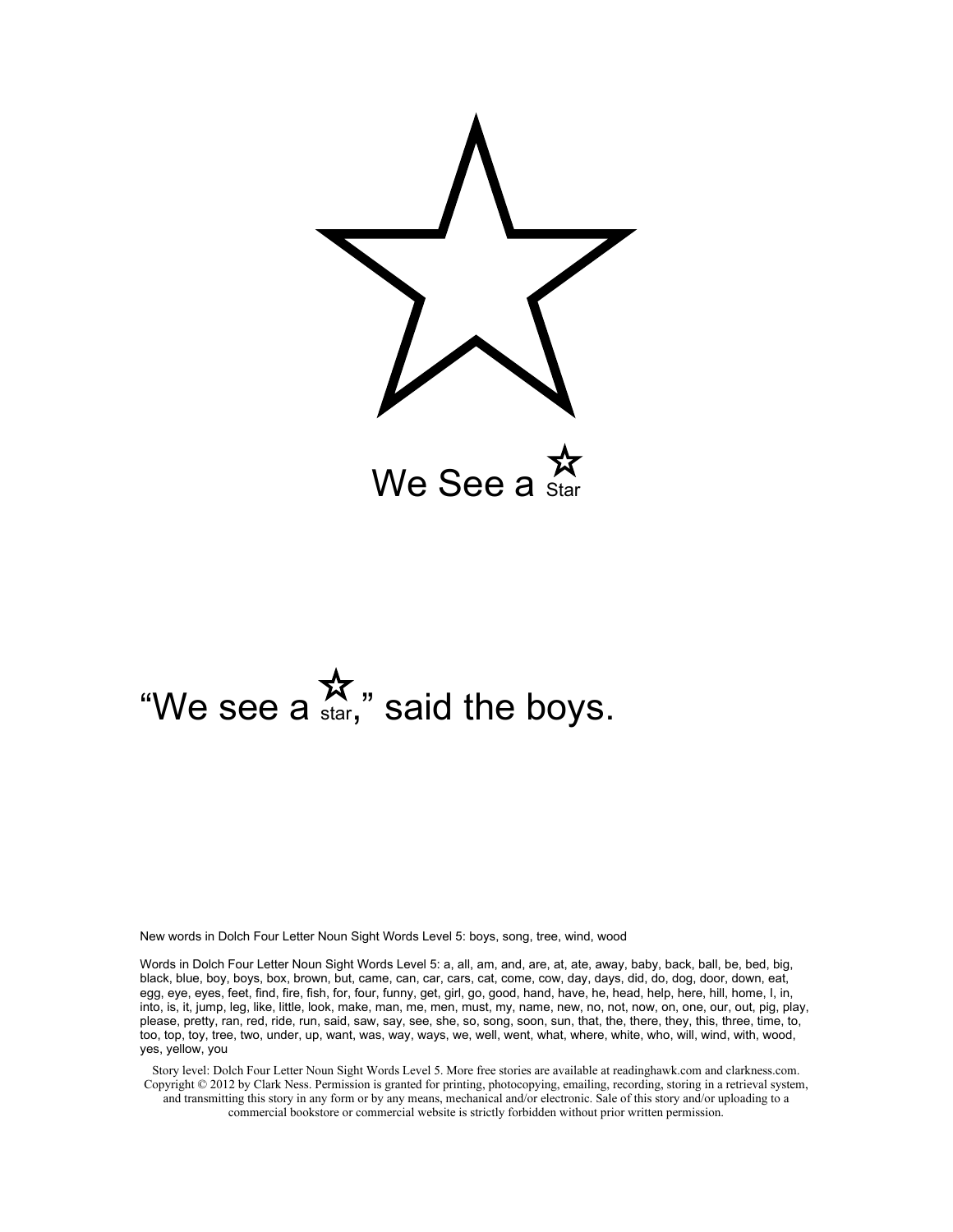

#### Look at All That Wood

#### "Look at all that wood," said the boy.

New words in Dolch Four Letter Noun Sight Words Level 5: boys, song, tree, wind, wood

Words in Dolch Four Letter Noun Sight Words Level 5: a, all, am, and, are, at, ate, away, baby, back, ball, be, bed, big, black, blue, boy, boys, box, brown, but, came, can, car, cars, cat, come, cow, day, days, did, do, dog, door, down, eat, egg, eye, eyes, feet, find, fire, fish, for, four, funny, get, girl, go, good, hand, have, he, head, help, here, hill, home, I, in, into, is, it, jump, leg, like, little, look, make, man, me, men, must, my, name, new, no, not, now, on, one, our, out, pig, play, please, pretty, ran, red, ride, run, said, saw, say, see, she, so, song, soon, sun, that, the, there, they, this, three, time, to, too, top, toy, tree, two, under, up, want, was, way, ways, we, well, went, what, where, white, who, will, wind, with, wood, yes, yellow, you